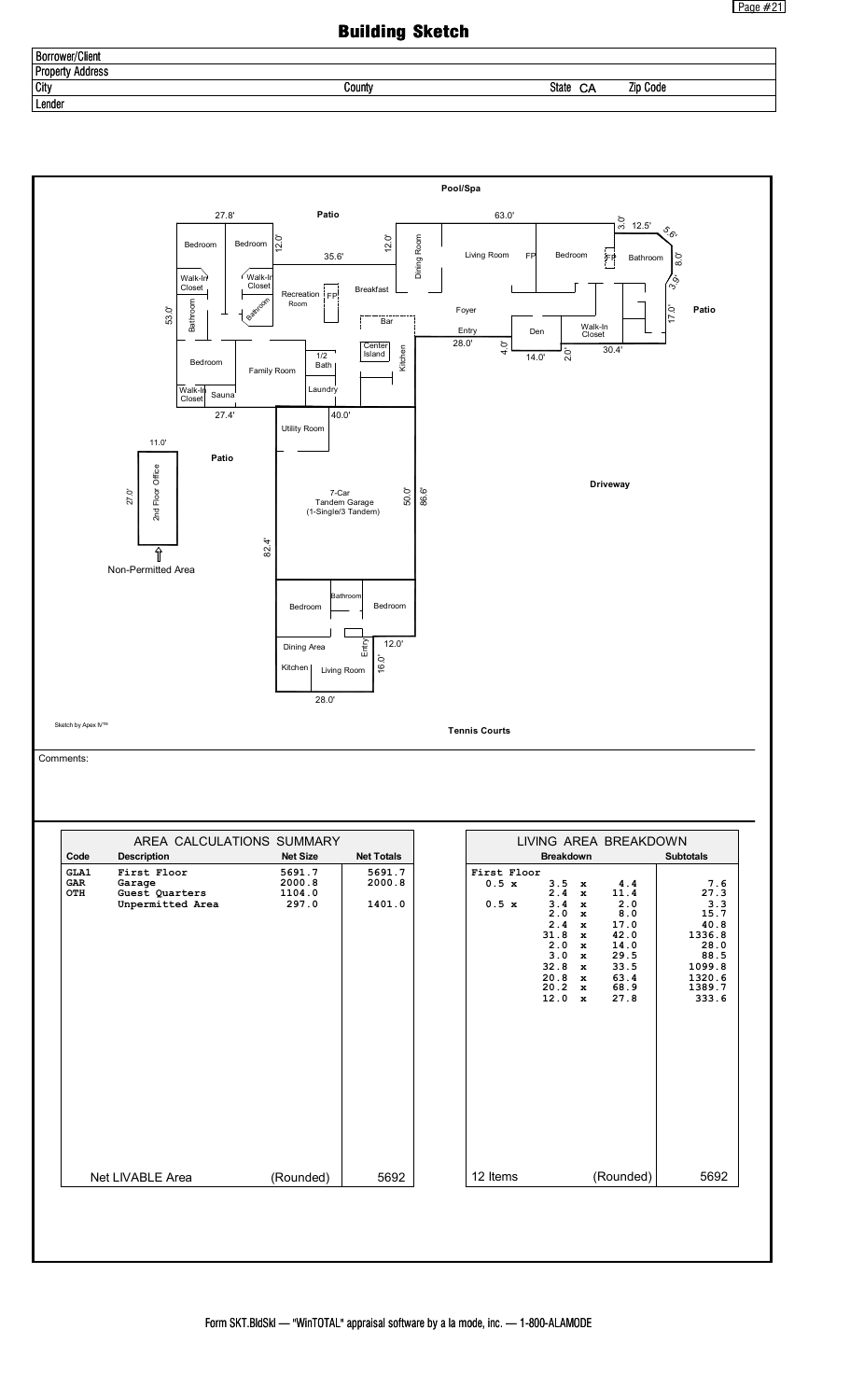## Building Sketch

| <b>Borrower</b><br>*/Client     |        |                                |  |
|---------------------------------|--------|--------------------------------|--|
| Address<br><b>Prope</b><br>ertv |        |                                |  |
| City                            | County | State<br><b>Zip Code</b><br>CА |  |
| Lender                          |        |                                |  |